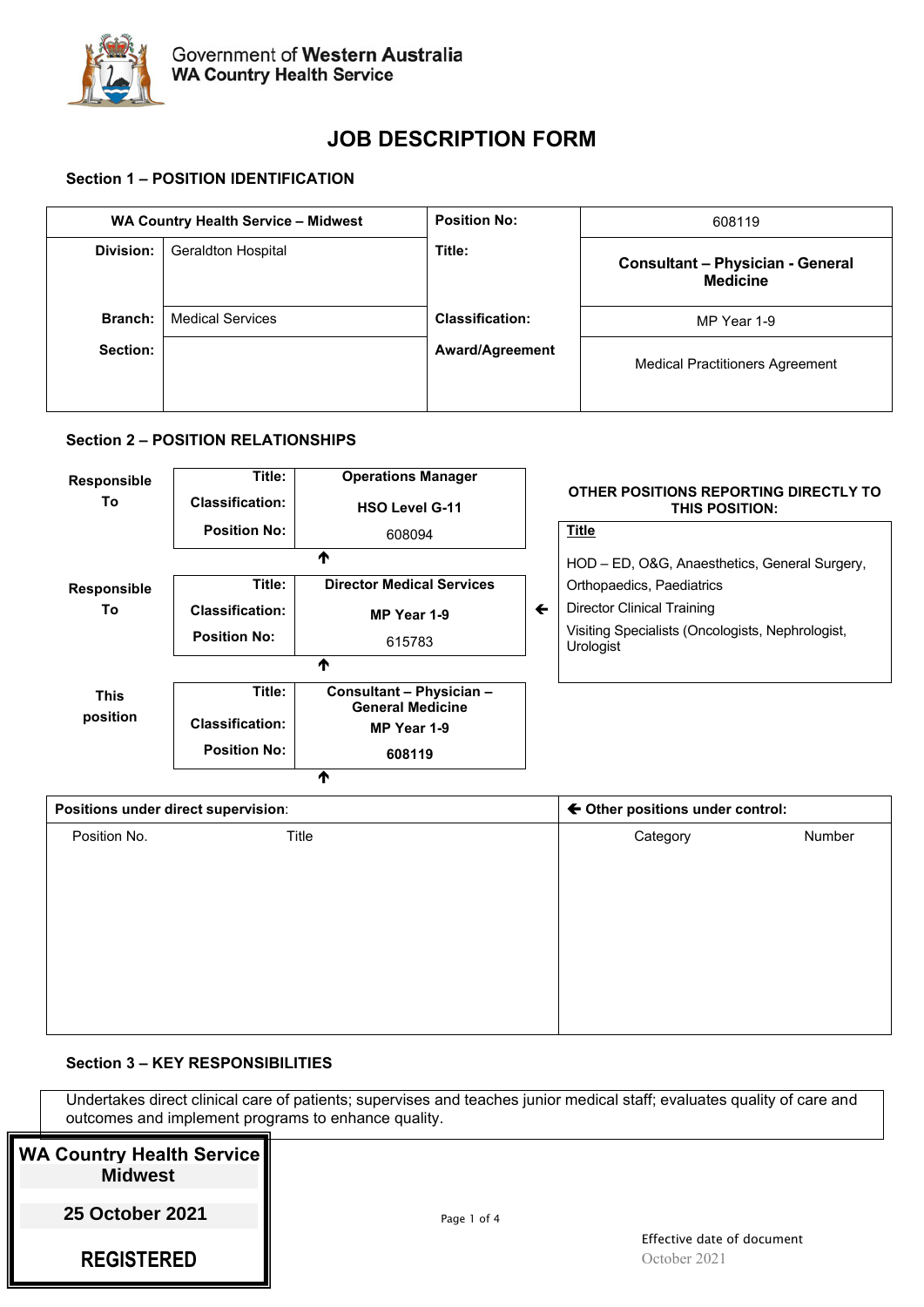| <b>TITLE</b> | Consultant - Physician - General<br><b>Medicine</b> | <b>POSITION NO</b>    | 608119      |
|--------------|-----------------------------------------------------|-----------------------|-------------|
|              |                                                     | <b>CLASSIFICATION</b> | MP Year 1-9 |



The WA Country Health Service (WACHS) is the largest country health system in Australia and one of the biggest in the world, providing health services to over half a million people, including over 50,000 Aboriginal people, over a vast two and a half million square kilometres area.

WA Country Health Service hospitals handle almost as many births as the State's major maternity hospital – and 40% of the State's emergency presentations. services provided include acute inpatient and emergency care, population and public health, mental health, Aboriginal health, aged care and includes increasing number of services provided by telehealth video-conferencing.

Our dedicated and committed staff work hard to fulfil our vision of Healthier country communities through partnerships and innovation*,* to deliver health services that support the health and well-being of individuals and communities in rural and remote Western Australia.

## **OUR MISSION**

To deliver and advance high quality care for country WA communities

## **OUR VISION**

To be a global leader in rural and remote healthcare

#### **OUR STRATEGIC PRIORITIES**

*Caring for our patients -* Providing safe, patient-centred care, ensuring the needs of our patients are at the core of everything we do

*Addressing disadvantage and inequity -* Delivering focussed and accessible services for those who need it most **Building healthy, thriving communities** - Supporting country people to be as healthy as they can be and continuing to play our part in the economic and social viability of country communities

*Delivering value and sustainability -* Ensuring that the services we provide are sustainable and we are transparent about our performance

*Enabling our staff* - Supporting our staff to deliver great care, empowering them to learn, grow, innovate and lead

*Leading innovation and technology* - Embracing innovation and technology to create a safer, more connected and equitable health system

*Collaborating with our partners* - Partnering to deliver more integrated services that improve patient outcomes and experience, giving consumers more choice and control

#### **OUR VALUES**

*Community* – We live and work in country communities. We are invested in the health, wellness and viability of country communities and the vibrancy, diversity and future of country WA.

*Compassion* – We are inclusive, respectful, and considerate. We care deeply about the people in our care and country communities.

*Quality* – We provide safe, high-quality care, constantly striving to innovate, improve and achieve trust in our care. *Integrity* – We bring honesty, collaboration and professionalism to everything that we do.

*Equity* – We are passionate about fairness in healthcare for all Western Australians, especially the most vulnerable and disadvantaged people and communities.

**Courianty and seek to understand, using the best evidence, insight and research to and research to and research to** 

| WA Country Stealth Service | pairo ana occi, lo anacrolana, aoing tho bool oviachoo, moight ana roocaron lo |
|----------------------------|--------------------------------------------------------------------------------|
| <b>Midwest</b>             |                                                                                |
| <b>25 October 2021</b>     | Page 2 of 4                                                                    |
| <b>REGISTERED</b>          | Effective date of document<br>October 2021                                     |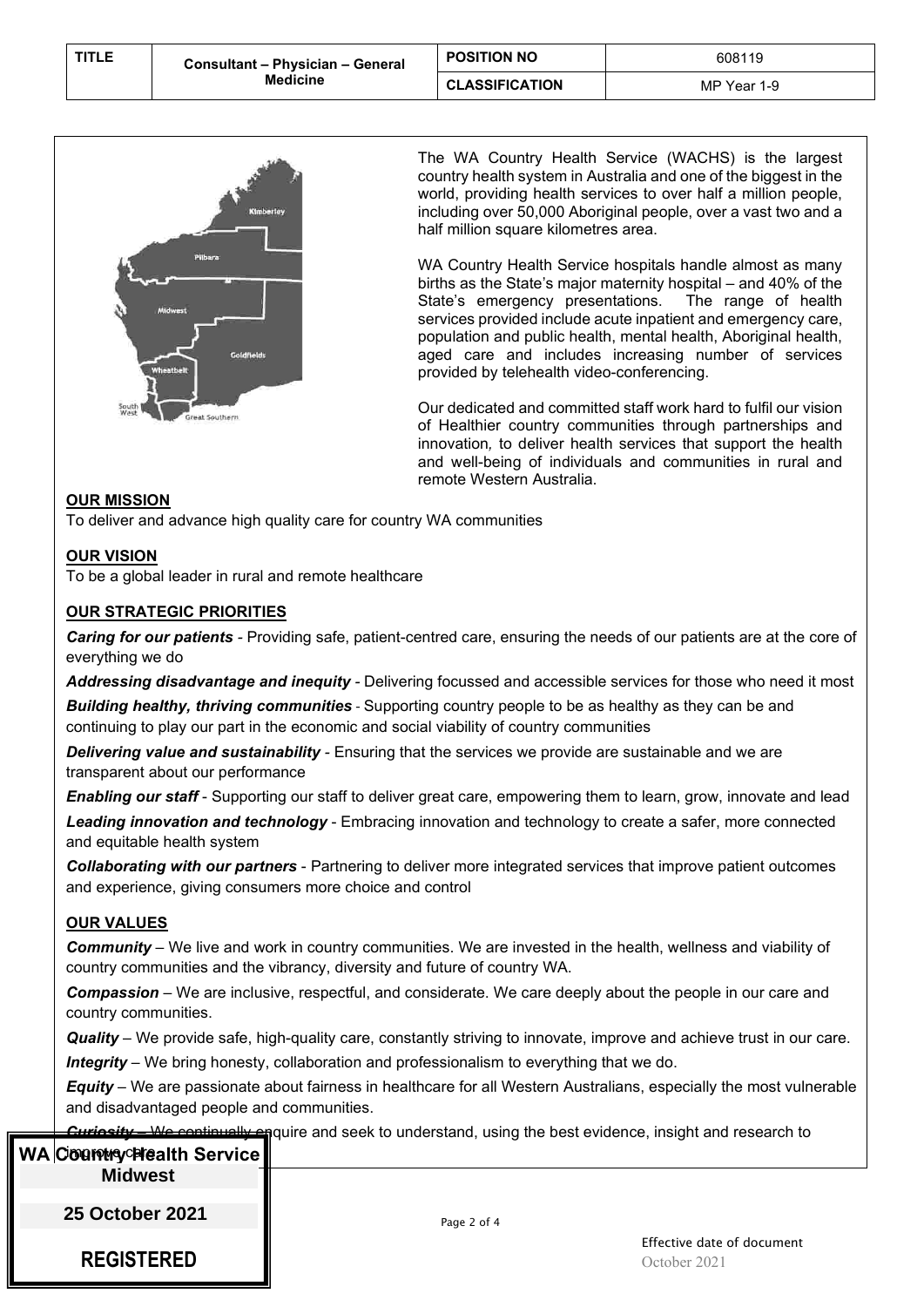| <b>TITLE</b> | Consultant - Physician - General<br><b>Medicine</b> | <b>POSITION NO</b>    | 608119      |
|--------------|-----------------------------------------------------|-----------------------|-------------|
|              |                                                     | <b>CLASSIFICATION</b> | MP Year 1-9 |

## **Section 4 – STATEMENT OF DUTIES**

| Duty No. | <b>Details</b>                                                                                                                                                                                                                                                                                                                                                                                                                                                                | Freq.        | $\%$ |
|----------|-------------------------------------------------------------------------------------------------------------------------------------------------------------------------------------------------------------------------------------------------------------------------------------------------------------------------------------------------------------------------------------------------------------------------------------------------------------------------------|--------------|------|
| 1.0      | <b>CLINICAL</b>                                                                                                                                                                                                                                                                                                                                                                                                                                                               | D            | 100  |
| 1.1      | Function as a Consultant Physician, undertaking direct clinical care of patients within<br>the Geraldton Hospital especially in acute care and the High Dependency Unit. Take<br>referrals from other medical clinicians within the Midwest.                                                                                                                                                                                                                                  | D            |      |
| 1.2      | Supervise the Department's Medical Team, including the Senior Medical<br>Practitioners, Hospital Service Medical Practitioners, Medical Registrar, Resident<br>Medical Officers, Medical Interns, Medical Students and Observers.                                                                                                                                                                                                                                             | D            |      |
| 1.3      | Provide leadership in the provision of high quality medical services.                                                                                                                                                                                                                                                                                                                                                                                                         | $\mathsf{R}$ |      |
| 1.4      | Provide outpatient service in Geraldton and the outreach in the region.                                                                                                                                                                                                                                                                                                                                                                                                       | $\mathsf{R}$ |      |
| 2.0      | <b>TEACHING AND RESEARCH</b>                                                                                                                                                                                                                                                                                                                                                                                                                                                  |              |      |
| 2.1      | Develop and implement training programs for junior Medical Staff and medical<br>students as required.                                                                                                                                                                                                                                                                                                                                                                         |              |      |
| 2.2      | Participate in the educational programs for other health service staff, e.g. nurses,<br>allied health staff as requested                                                                                                                                                                                                                                                                                                                                                      |              |      |
| 2.3      | Participate in continuing medical education programs and maintain knowledge and<br>expertise regarding current developments in General Medicine.                                                                                                                                                                                                                                                                                                                              |              |      |
| 2.4      | Participate in research as appropriate.                                                                                                                                                                                                                                                                                                                                                                                                                                       |              |      |
| 3.0      | <b>QUALITY IMPROVEMENT</b>                                                                                                                                                                                                                                                                                                                                                                                                                                                    |              |      |
| 3.1      | Evaluate quality of care and outcomes in General Medicine and implement programs<br>to enhance quality.                                                                                                                                                                                                                                                                                                                                                                       |              |      |
| 3.2      | Ensure clinical record keeping and discharge summaries are of high standard.                                                                                                                                                                                                                                                                                                                                                                                                  |              |      |
| 3.3      | Conduct clinical audits as appropriate.                                                                                                                                                                                                                                                                                                                                                                                                                                       |              |      |
| 3.4      | Ensure own professional skills and knowledge are up to date with contemporary<br>evidence-based practice.                                                                                                                                                                                                                                                                                                                                                                     |              |      |
| 3.5      | Participate in Departmental audit and M & M meetings.                                                                                                                                                                                                                                                                                                                                                                                                                         |              |      |
| 4.0      | <b>ADMINISTRATIVE</b>                                                                                                                                                                                                                                                                                                                                                                                                                                                         |              |      |
| 4.1      | Participate in Hospital committees as required eg National Standards committees and<br>Sub-committees, Review of Death Committee, Drugs and Therapeutics Committee,<br>Infection Control Committee.                                                                                                                                                                                                                                                                           |              |      |
|          | The occupant of this position will be expected to comply with and demonstrate a positive commitment to the<br>WACHS values and the highest achievement in demonstrating positive commitment to Equal Employment<br>Opportunity, Occupational Safety & Health, Public Sector Standards, Code of Conduct, Code of Ethics, Quality<br>Improvement, Performance Management, Customer Focus, Disability Services Act and Confidentiality throughout<br>the course of their duties. |              |      |

| <b>WA Country Health Service</b> |
|----------------------------------|
| <b>Midwest</b>                   |
| 25 October 2021                  |

**REGISTERED**